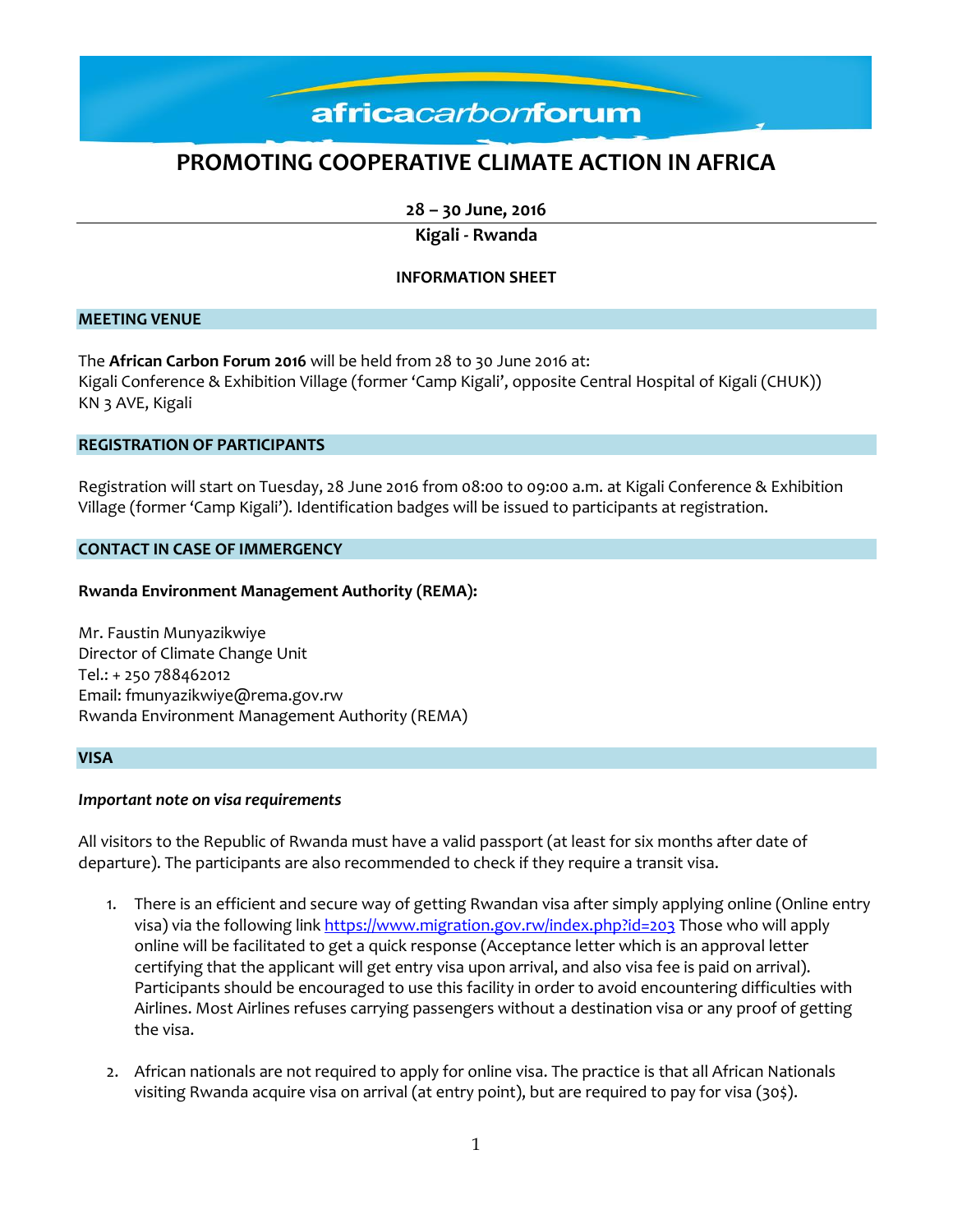- 3. Nationals of the following Countries may come without prior applying for an entry visa in view of bilateral agreement, and do not pay entry visa fee: USA, Germany, Tanzania, Democratic Republic of Congo (DRC), Uganda, Mauritius, South Africa, Kenya, Great Britain, Sweden, Singapore, Hong Kong and Burundi.
- 4. Participants coming from countries where Rwanda has Diplomatic representations can either apply for visa via Embassies or high commissions. The list of Rwandan Embassies abroad is available via <http://www.minaffet.gov.rw/index.php?id=915&L=lmddqrtq>
- 5. Participants holding diplomatic, Service Passport and UN Laissez-passer are exempted from visa fee. Entry visa fee is 30USD, Validity: 30 days

For more information, you may visit this website: https://www.migration.gov.rw/ Workshop participants are required to make their own arrangements for issuance of entry visa to Rwanda.

For facilitating visa on arrival, following documents have to be provided:

1. Scanned copy of your valid passport

For issuance of an official letter of invitation to support visa application, please contact Ms. Laura Lenz at the UNFCCC secretariat: [llenz@unfccc.int.](mailto:llenz@unfccc.int)

#### **TRANSPORTATION**

Kigali International Airport is located about 7 miles east of the city center in the suburb of Kanombe. There are taxis and airport transfers can also be arranged with the hotels.

In Kigali, short distances can be travelled either on foot, or by taxi-velo (bicycle taxi). Taxi-velos are widespread, and are relatively inexpensive but not allowed in urban areas. A taxi-velo driver will cycle, and the passenger will sit rather precariously on the back.

Motorcycle taxis (taxi-moto) are also popular, especially in Kigali, a normal journey will cost up to \$2. If you look like a foreigner and are walking on the main road, drivers will probably come up to you to offer a ride. Most of the drivers speak basic English or French, some do not.

Taxis are less common, and are best found at taxi stations, by waiting at the taxi sign at bus stops, or by calling them. They are significantly more expensive, even short rides cost 2000 francs, almost \$3, and longer rides can be 5,000 or more (almost \$10).

Slightly longer distances, indeed the whole country, can be travelled by *Twegerane* (literaly let's get closer) buses. Rwanda has a good local transportation system for inter-region connectivity, good road system, and has plenty of well- maintained and modern buses and minibuses, some of which have WI-FI. Cars and drivers can be hired from Kigali, and most of the roads are well maintained.

While leaving Rwanda, avoid waiting in cafes for your flight - some flights are often overbooked and may start boarding early without announcement, and you could miss your flight.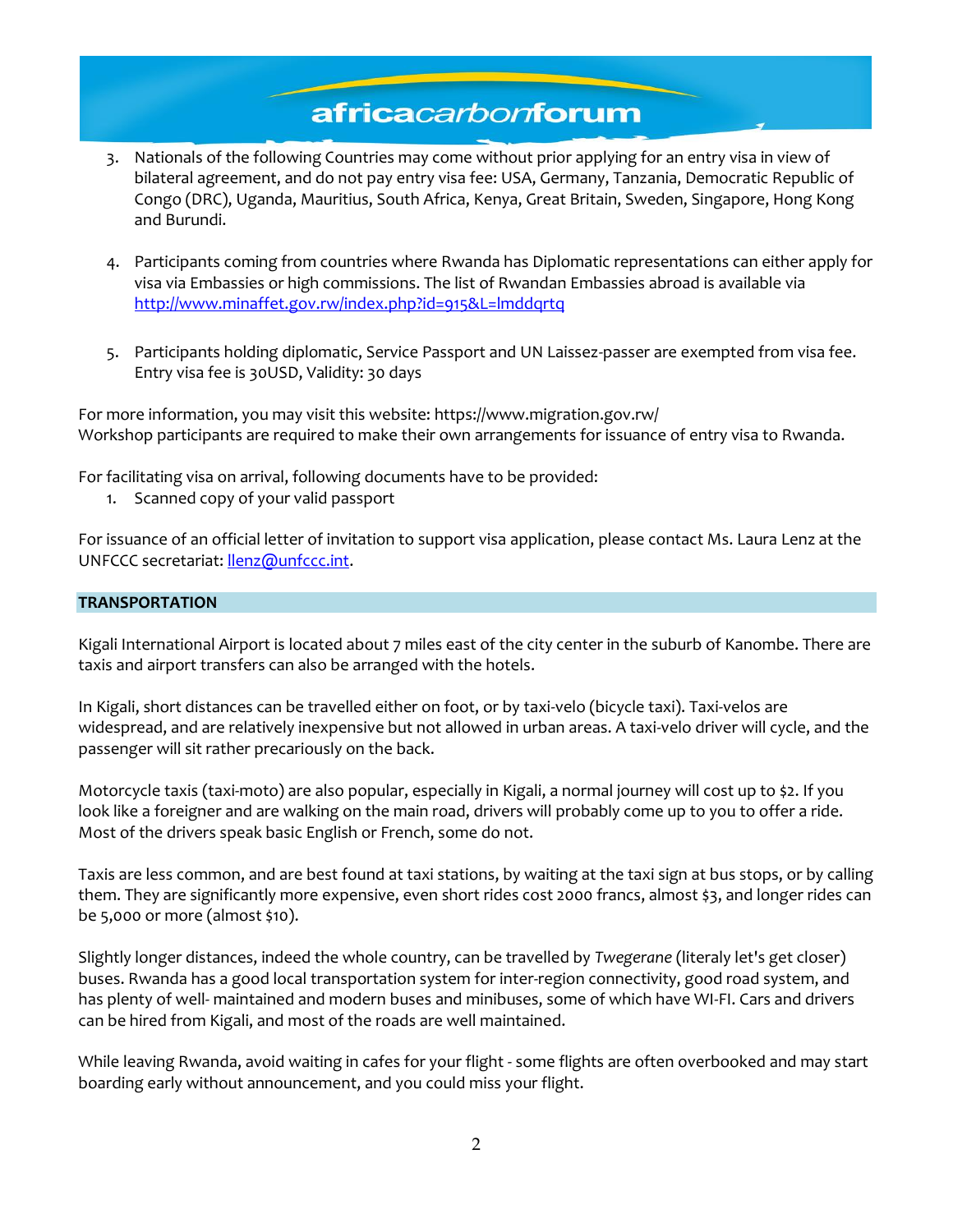#### **ACCOMMODATION**

Indicative list of accommodations: (see annex)

#### **HEALTH REQUIREMENTS**

With respect to health requirements and precautions to be taken by participants travelling to Rwanda, all participants should consult and seek medical advice from their physicians/doctors and take medical precautions as advised.

There are certain diseases and illnesses that can be dangerous in Rwanda. Make sure to consult a doctor before departing to ensure having gotten the proper vaccinations and immunizations. **Vaccination against yellow** fever is required for all travelers who are 9 months or older before entering Rwanda. It is also recommended to be vaccinated against Hepatitis A which can be contaminated through food or water, regardless where you are eating or staying. Vaccination against Typhoid is also recommended especially if you plan visiting smaller cities or rural areas.

Malaria: Prophylaxis is also recommended for all areas in Rwanda.

**You are strongly advised to obtain international travel and medical insurance to cover the period of your departure for the meeting until the time of your return as indicated above.**

#### **GENERAL INFORMATION ON DURING YOUR STAY IN RWANDA**

**Respect:** Rwanda is a conservative society; most people dress modestly, especially women. Greetings are extremely important in Rwanda. It is impolite not to return a greeting or to start a conversation without a proper greeting.

**Currency:** The currency is the Rwandan Franc (RWF). As of April 2016, 1 US Dollar (USD) is equivalent to 760 RWF's. Foreign currencies can be exchanged at the airport and at various foreign currency bureaus; a positive identification travel document is required. The bank exchange rate varies on a daily basis.

**ATMs:** There are ATMs all over Kigali, in every bank branch. Depending on your bank, this can be a much cheaper way to get francs because the ATMs use a much better exchange rate than currency exchanges. There are banks in Kigali with counter service for withdrawals.

**Credit cards:** Use of credit cards in Rwanda is limited. Some national Banks, Restaurant/Bar and hotels accept visa and master cards.

**Cash:** The legal tender in Rwanda is the Rwandan franc (RWF). US Dollars are NOT accepted for purchases.

**Drinking Water:** The quality of tap water is good in most places, although taste may vary. Bottled water is recommended for foreign visitors.

**Security:** Security is guarantee 24 hrs in Kigali.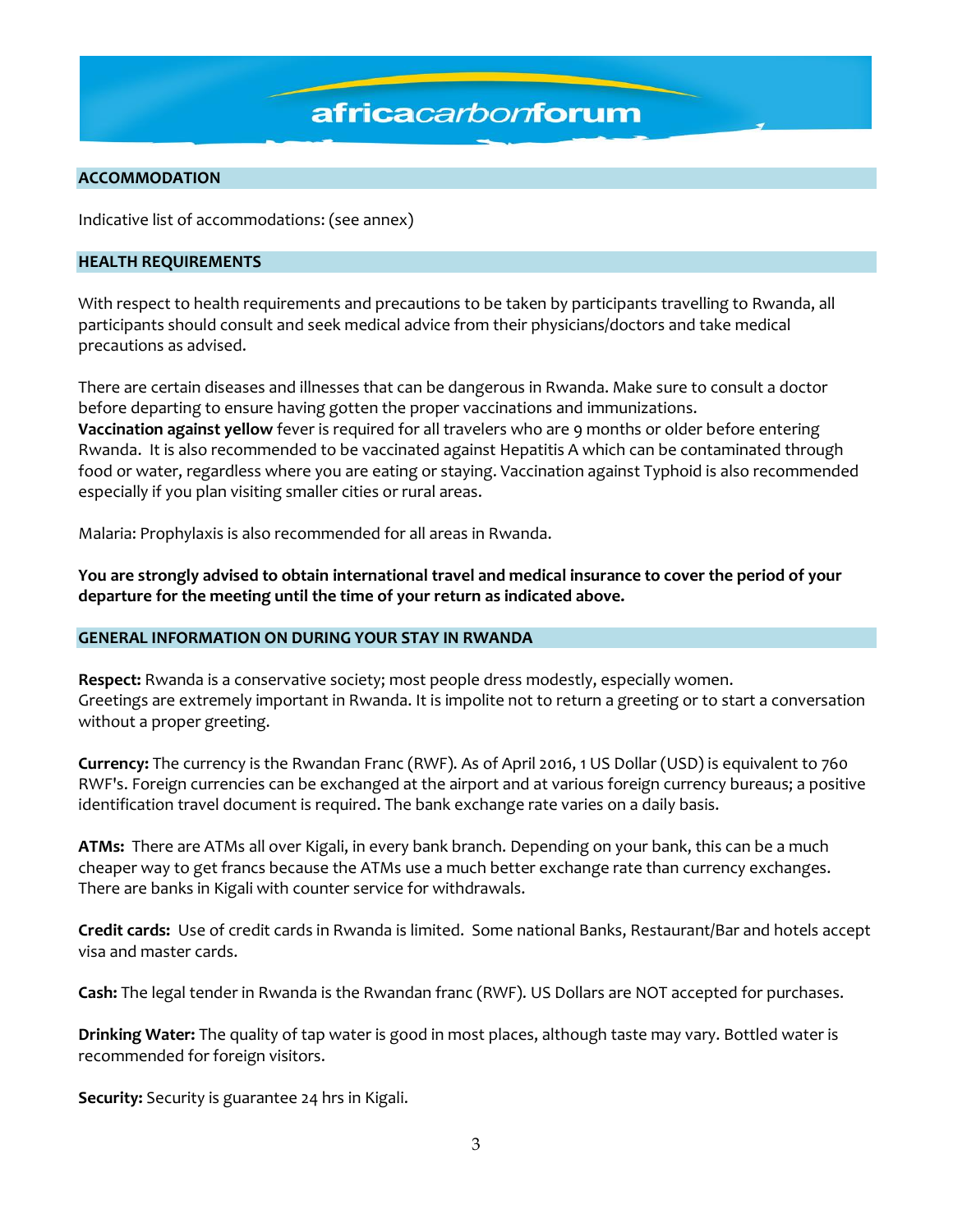**Electricity:** 220V/50Hz (European plug).

**Language:** Kinyarwanda is the chief spoken language in Rwanda.

English and French are also official languages, and many residents will speak one or the other in addition to Kinyarwanda. A good number of People also speak Swahili.

#### **Telephone country code:** +250

**Temperature/Weather:** Although Rwanda is located only at two degrees south of the equator, its high elevation makes the climate temperate. Rwanda has two rainy seasons (February to April and November to January).

The annual rainfall averages is 800 mm but it is generally more in the western and north-western mountains than in the eastern savannas. During July and August, average temperatures vary between 25 and 29°C.

**Time zone:** GMT/UTC + 02:00 hour

**Business Hours:** 24hrs/24

**Business offices:** 07:00 AM to 05:00 PM

**Banks:** 08:00 AM to 08:00 PM

**Shops:** 24 hrs for various Big supermarkets (NAKUMAT, SIMBA …)

#### **INTERESTING PLACES TO VISIT IN RWANDA**

Kigali City, Volcanoes National Park, Nyungwe National Park, Akagera National Park, Lake Kivu (Rubavu, Karongi), Lake Muhazi. For more details for each destination please follow this link: <http://rwandatourism.com/destinations>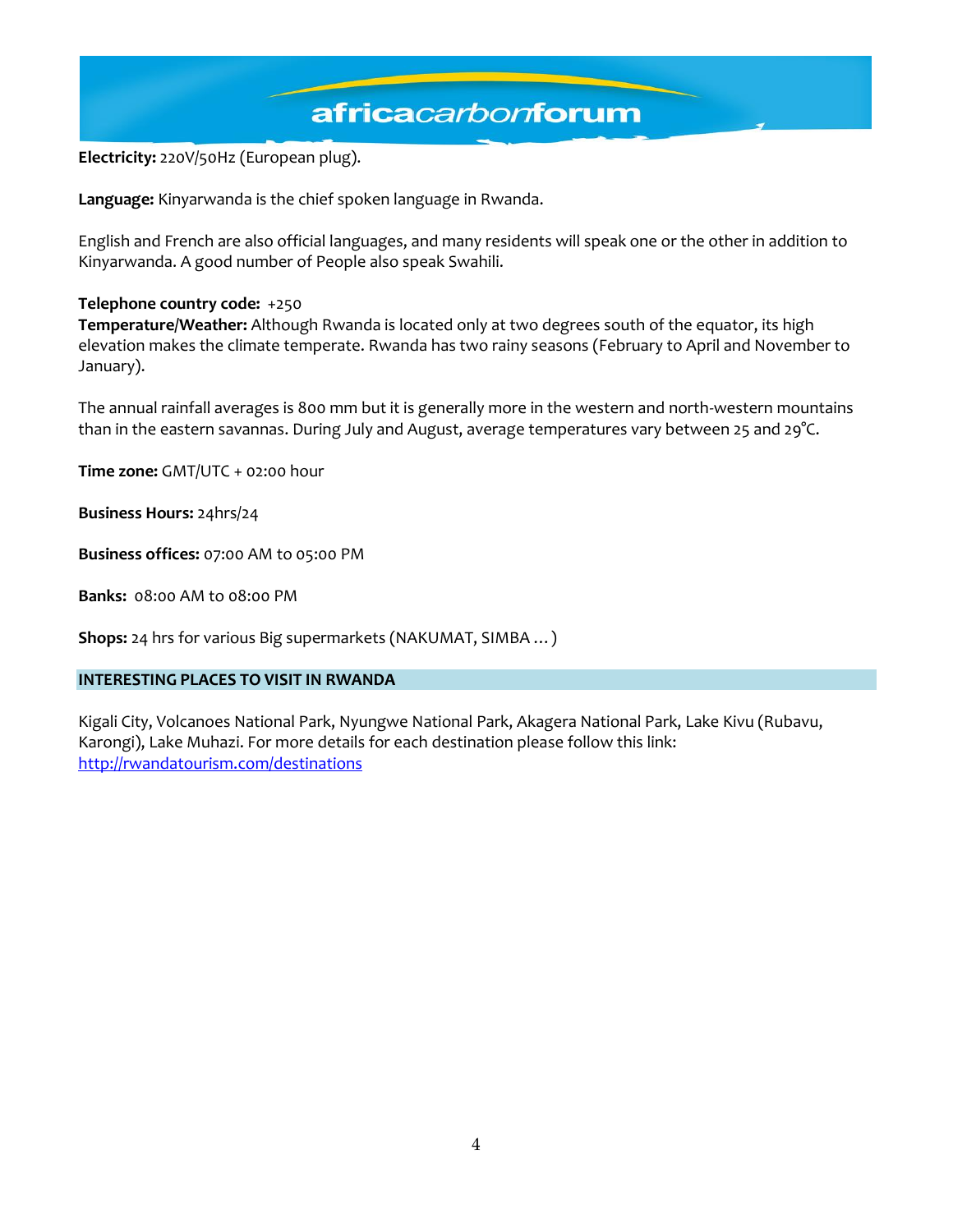#### **ANNEX**

### **List of hotels around the workshop venue**

| Hotel                                                          | Address/webpage                                                                                                            | Distance to<br><b>Camp Kigali</b><br>(in km) | Rate (USD)<br>from |
|----------------------------------------------------------------|----------------------------------------------------------------------------------------------------------------------------|----------------------------------------------|--------------------|
| Serena Hotel                                                   | KN 3 Ave, Kigali<br>Tel.: +250 788 184500, +250 252 597100<br>http://www.serenahotels.com/serenakigali/default-<br>en.html | 0.2                                          | 275                |
| Hotel Isimbi                                                   | KN 78 St, Kigali<br>Tel: +250 786090557, (+250)252 572578, +250 252<br>572581<br>hotelisimbi@hotmail.com                   | 0.9                                          | 50                 |
| Gloria Hotel                                                   | 25 KN 59 st, Kigali<br>Tel.: +250 788 930 233<br>www.gloriahotelrwanda.com                                                 | 1.2                                          | 70                 |
| Hôtel des Mille<br>Collines (the<br>legendary Hotel<br>Rwanda) | 2 KN 6th Ave, Kigali<br>Tel: +250 788 192 530<br>http://h-rzn.com/a371881/index.htm?lbl=ggl                                | 1.4                                          | 190                |
| 5 Swiss Hotel                                                  | KN 25 Street 2, Kigali<br>Tel: +250 (0)785511155<br>www.5swisshotel.com                                                    | 1.6                                          | 100                |
| <b>Hill View Hotel</b>                                         | KN 25 St, Kigali<br>Tel.: +250 783 462 500, +250 252 576 642<br>www.hillviewhotelrwanda.com                                | 1.7                                          | 80                 |
| Hotel Okapi                                                    | KN 87 St, Kigali<br>Tel: +250 252 571 667, +250 787 335 162, +250 728<br>335 162<br>www.okapihotelrwanda.com               | $\overline{2}$                               | 60                 |
| Iris guest house                                               | 9 KN 33 St, Kigali<br>Tel.: +250 785806300, +250 788465282 or +250<br>728501181<br>www.irisguesthouse-rw.com               | $\overline{2}$                               | 100                |
| Hotel Karisimbi                                                | 5 KN 41 St, Kigali<br>Tel: +250 733335551, +250 783357561<br>+250 788599816<br>www.hotelkarisimbi.com                      | 2.5                                          | 130                |
| Urban by<br>CityBlue                                           | KN 51 St, Kigali<br>Tel: +250 7878 11111<br>www.citybluehotels.com                                                         | 2.5                                          | 130                |
| <b>Step Town</b><br>Motel                                      | KN 54 St, Kigali<br>Tel.: +250 252500275, +250 252500277<br>www.stipphotelrwanda.com                                       | 2.6                                          | 100                |